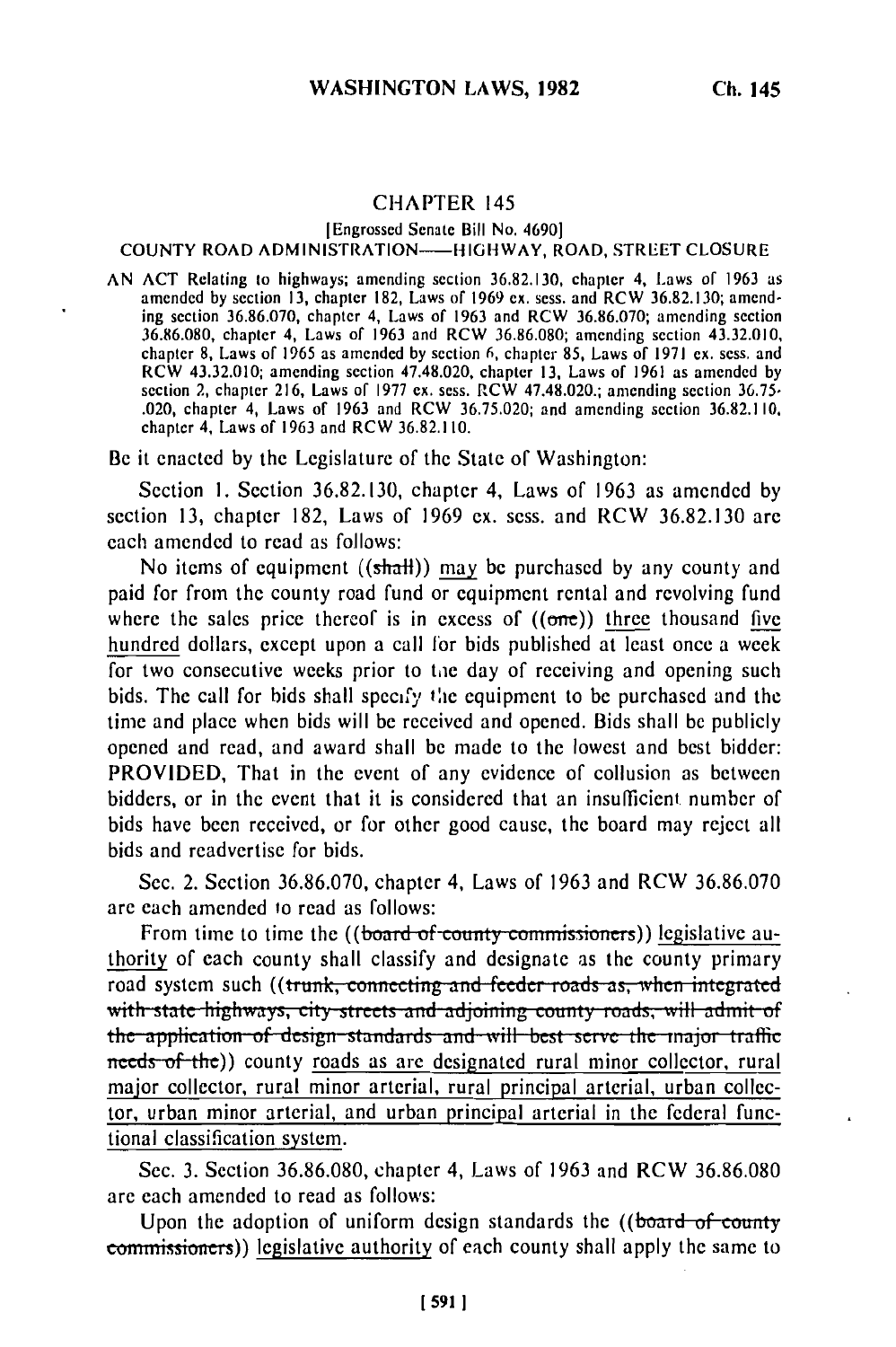all new construction within, and as far as practicable and feasible to reconstruction of old roads comprising, the county primary road system. No **de**viation from such design standards as to such primary system  $((shath))$  may be made without the approval of the ((assistant state director of highways for)) state aid engineer for the department of transportation.

Sec. 4. Section 43.32.010, chapter 8, Laws of 1965 as amended by section 6, chapter 85, Laws of 1971 ex. sess. and RCW 43.32.010 are each amended to read as follows:

There is created a state design standards committee of seven members, six of which shall be appointed by the executive committee of the Washington state association of counties to hold office at its pleasure and the seventh to be the ((assistant state director of highways in charge of)) state aid engineer for the department of transportation. The members to be appointed by the executive committee of the Washington state association of counties shall be restricted to the membership of such association or to those holding the office and/or performing the functions of  $((\text{chief}))$  county engineer in any of the several counties of the state.

Sec. 5. Section 47.48.020, chapter 13, Laws of 1961 as amended by section 2, chapter 216, Laws of 1977 ex. sess. and RCW 47.48.020 are each amended to read as follows:

Before any state highway, county road, or city street is closed to, or the maximum speed limit thereon reduced for, all vehicles or any class of vehicles, a notice thereof including the effective date shall be published in one issue of a newspaper of general circulation in the county or city or town in which such state highway, county road, or city street or any portion thereof to be closed is located; and a like notice shall be posted on or prior to the date of publication of such notice in a conspicuous place at each end of the state highway, county road, or city street or portion thereof to be closed or restricted: PROVIDED, That no such state highway, county road, or city street or portion thereof  $((shath))$  may be closed sooner than three days after the publication and the posting of the notice herein provided for: PROVID-ED, HOWEVER, That in cases of emergency or conditions in which the maximum time the closure will be in effect is twelve hours or less the proper officers may, without publication or delay, close state highways, county roads, and city streets temporarily by posting notices at each end of the closed portion thereof and at all intersecting state highways if the closing be of a portion of a state highway, at all intersecting state highways and county roads if the closing be a portion of a county road, and at all intersecting city streets if the closing be of a city street. In all emergency cases or conditions in which the maximum time the closure will be in effect is twelve hours or less, as herein provided, the orders of the proper authorities shall be immediately effective.